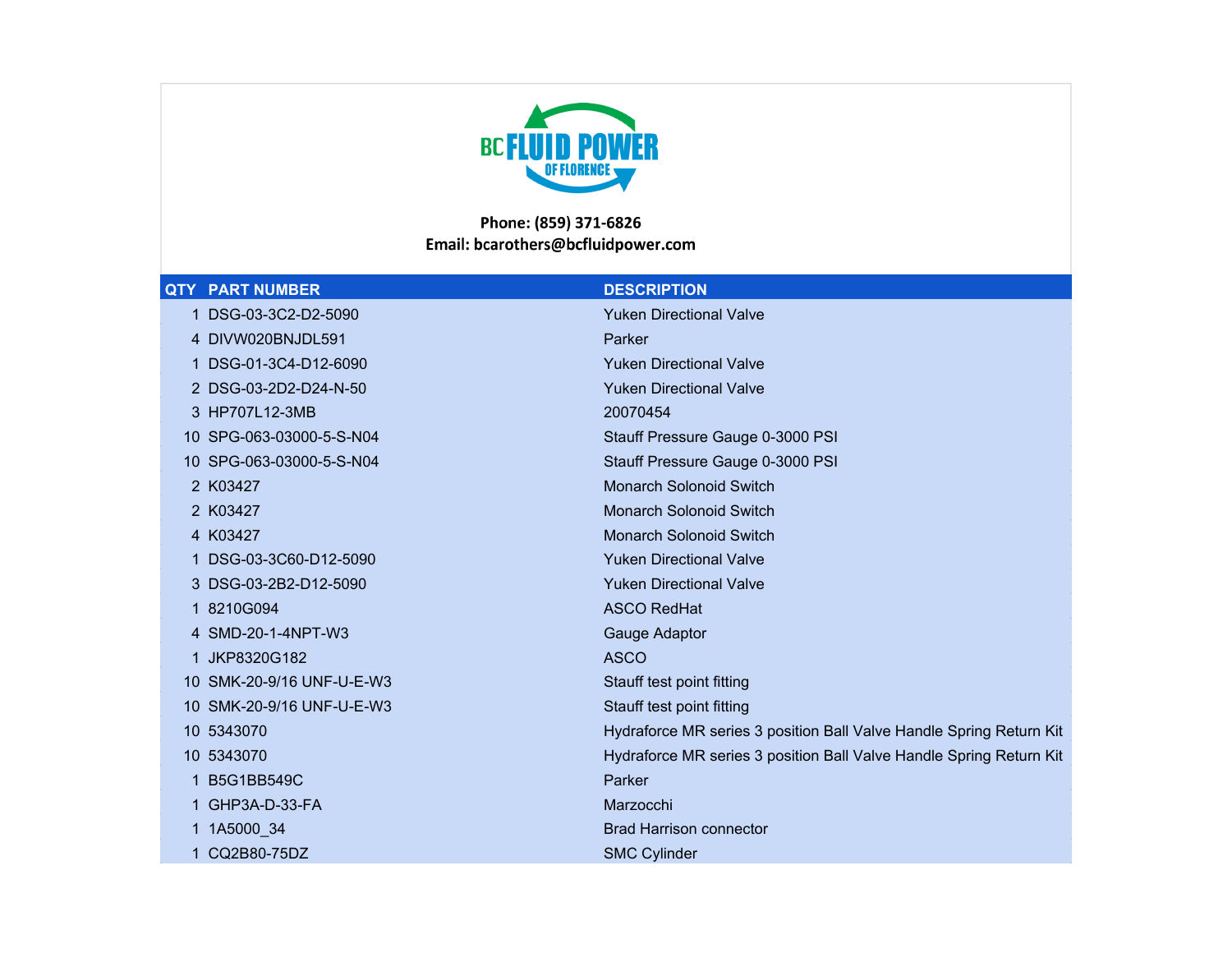| 4 560BC1 1/4 BLKGAS PV LW FNPTXPNPT | McDonald valve                          |
|-------------------------------------|-----------------------------------------|
| 1 PVP4130R211                       | Parker Denison piston pump              |
| 1 6510-D05-12VDC-10                 | Dynex D05 Directional Valve             |
| 2 16541-D05-115/DF-10               | Dynex D05 Directional Valve             |
| 1 6150-D03-A12-10                   | Dynex Manual D03 Directional Valve      |
| 1 081WV06P1V1012KM115/60 D51        | <b>Bosch D03 Directional Valve</b>      |
| 1 AMVET6/16-R115/HBO                | Wandfluh D03 Directional Vavle          |
| 1 PME-111DABE                       | Mac Air Vavle                           |
| 3 6351012                           | Hydraforce 12V DC coil                  |
| 1 F-A-BSG-03-2B3B-D24-N-47          | Yuken Relief Valve 24V DC Pilot Section |
| 2 NARBF3050-N0-A-1                  | SMC Regulator with gauge                |
| 1 DSG-01-3C4-D24-N1-6090            | <b>Yuken Directional Valve</b>          |
| 5 DSG-01-2B2-D24-N-7090             | <b>Yuken Directional Valve</b>          |
| 1 DSG-01-2B2-A240-6090              | <b>Yuken Directional Valve</b>          |
| 1 DSG-01-3C4-A240-6090              | <b>Yuken Directional Valve</b>          |
| 2 DSG-01-3C10-A240-6090             | <b>Yuken Directional Valve</b>          |
| 1 DSG-03-3C4-D12-5090               | <b>Yuken Directional Valve</b>          |
| 1 DSHG-04-2B2A-T-A100-52            | <b>Yuken Directional Valve</b>          |
| 3 NV2H-1000S-DMIC                   | <b>DMIC Color Banded Flow Control</b>   |
| 1 FC1H-1000N-DMIC                   | <b>DMIC Color Banded Flow Control</b>   |
| 1 CVH1351250S                       | <b>DMIC Check Valve</b>                 |
| 1 D1VW008KNYO                       | Parker D03 Directional Valve            |
| 1 SWH-G02-B2-A120-20                | Northman D03 Directional Valve          |
| 1 DH-1200-300RR                     | <b>Lense Filter</b>                     |
| 4 FF-502-8FP                        | Parker QD Nipples                       |
| 10 23N6-6F                          | Snap Tite Quick Disconnect              |
| 2 0 811 104 116                     | Bosch Pressure Reducing module          |
| 12 21C1S-10                         | Parker/Waterman Cartridge Valve         |
| 1 F-DSG-01-2D2-D24-N1-60            | Yuken D03 Directional Valve             |
| 4 IN HW5725                         | Parker Interceptor Filter               |
| 20 SPAD4S                           | <b>Stauff Weld Plate</b>                |